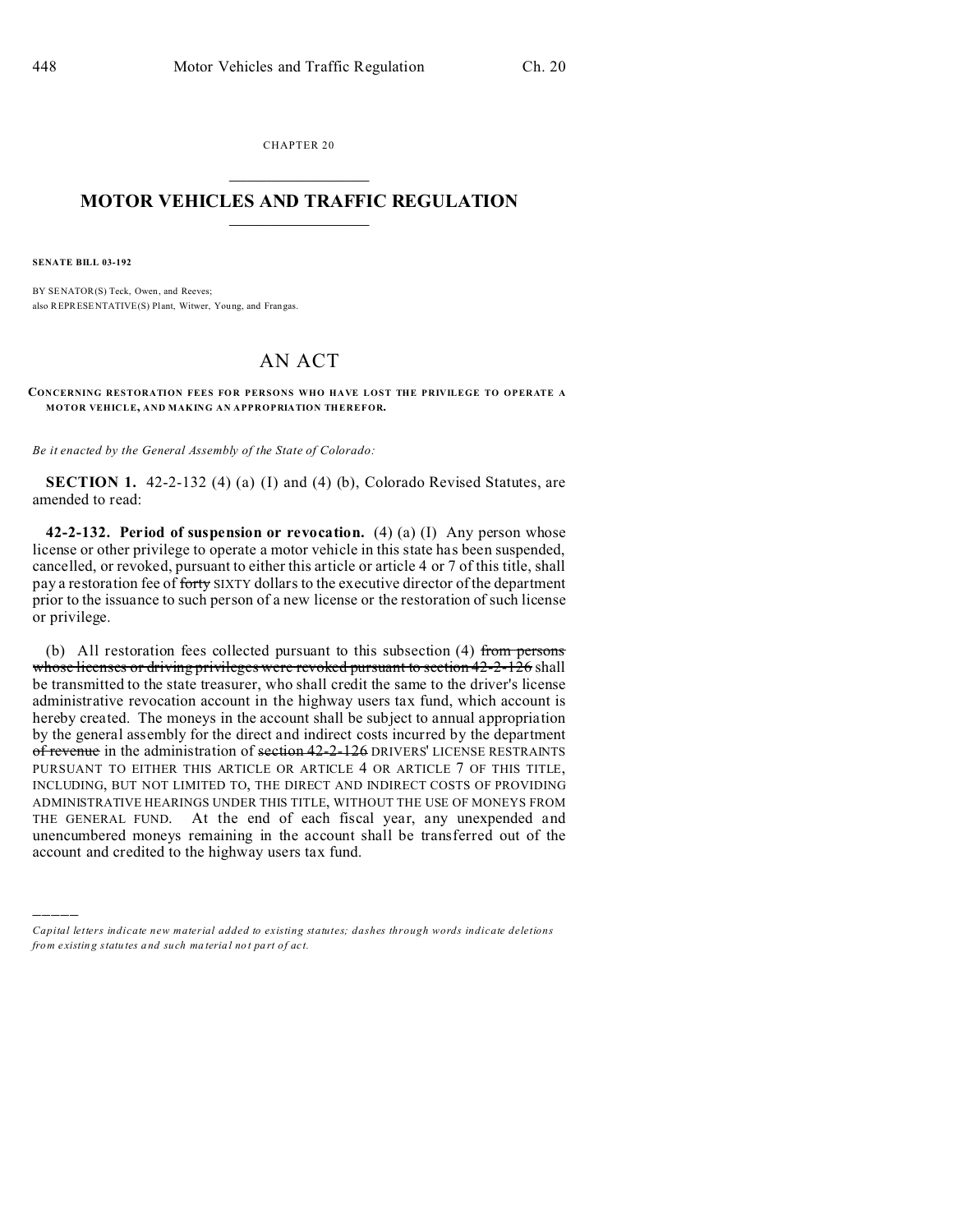**SECTION 2.** Part XIX (5) (G) and the affected totals of section 2 of chapter 399, Session Laws of Colorado 2002, as amended by Senate Bill 03-217, enacted at the First Regular Session of the Sixty-fourth General Assembly, are amended to read:

Section 2. **Appropriation.**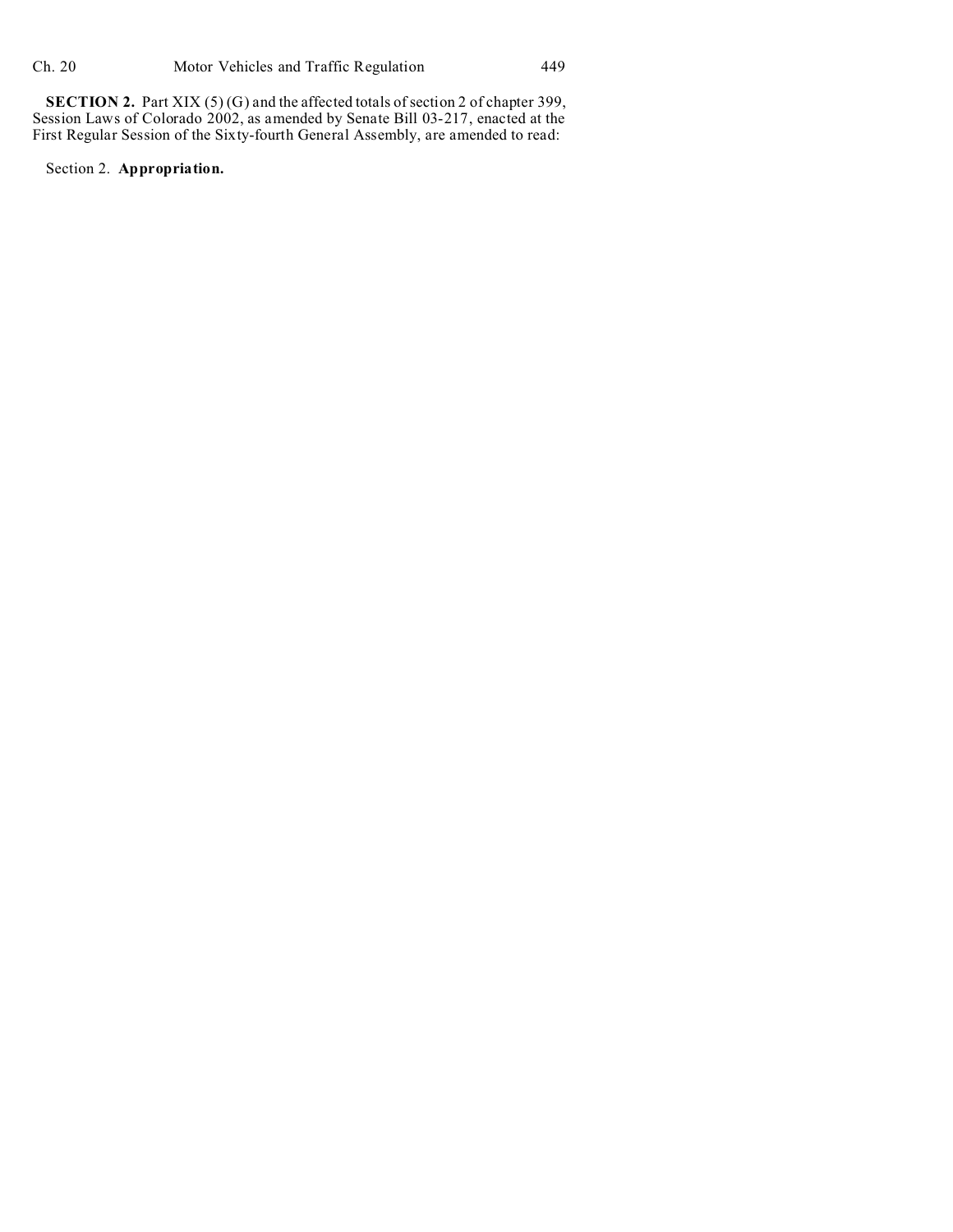| Ch. 20 | Motor Vehicles and Traffic Regulation | 450 |
|--------|---------------------------------------|-----|
|        |                                       |     |

|                                                                                |                           |               |                               | <b>APPROPRIATION FROM</b>                      |                           |                                       |                         |  |
|--------------------------------------------------------------------------------|---------------------------|---------------|-------------------------------|------------------------------------------------|---------------------------|---------------------------------------|-------------------------|--|
|                                                                                | ITEM &<br><b>SUBTOTAL</b> | <b>TOTAL</b>  | <b>GENERAL</b><br><b>FUND</b> | <b>GENERAL</b><br><b>FUND</b><br><b>EXEMPT</b> | CASH<br><b>FUNDS</b>      | CASH<br><b>FUNDS</b><br><b>EXEMPT</b> | FEDERAL<br><b>FUNDS</b> |  |
|                                                                                | $\mathbb S$               | \$            | \$                            | \$                                             | \$                        | \$                                    | $\mathbb S$             |  |
|                                                                                |                           |               |                               |                                                |                           |                                       |                         |  |
|                                                                                |                           |               |                               | <b>PART XIX</b>                                |                           |                                       |                         |  |
|                                                                                |                           |               |                               | DEPARTMENT OF REVENUE                          |                           |                                       |                         |  |
| (5) ENFORCEMENT BUSINESS<br><b>GROUP</b>                                       |                           |               |                               |                                                |                           |                                       |                         |  |
| (G) Hearings Division                                                          |                           |               |                               |                                                |                           |                                       |                         |  |
| Personal Services                                                              | 1,491,615                 |               | 742,469                       |                                                |                           | 749,146°                              |                         |  |
|                                                                                |                           |               |                               |                                                |                           | $1,491,615$ <sup>a</sup>              |                         |  |
|                                                                                | $(27.3$ FTE)              |               |                               |                                                |                           |                                       |                         |  |
| Operating Expenses                                                             | 56,276                    |               | 56,276                        |                                                |                           |                                       |                         |  |
|                                                                                |                           |               |                               |                                                |                           | $56,276^{\circ}$                      |                         |  |
|                                                                                | 1,547,891                 |               |                               |                                                |                           |                                       |                         |  |
| <sup>a</sup> This amount shall be from the Drivers License Revocation Account. |                           |               |                               |                                                |                           |                                       |                         |  |
|                                                                                |                           | 396, 367, 109 |                               |                                                |                           |                                       |                         |  |
| <b>TOTALS PART XIX</b>                                                         |                           |               |                               |                                                |                           |                                       |                         |  |
| $(REVENUE)^{5,6}$                                                              |                           | \$534,063,040 | $$106,077,818$ <sup>*</sup>   |                                                | \$37,289,602 <sup>b</sup> | $$389.032.129$ <sup>*</sup>           | \$1,663,491             |  |
|                                                                                |                           |               | \$105,279,073 <sup>a</sup>    |                                                |                           | \$389,830,874°                        |                         |  |
|                                                                                |                           |               |                               |                                                |                           |                                       |                         |  |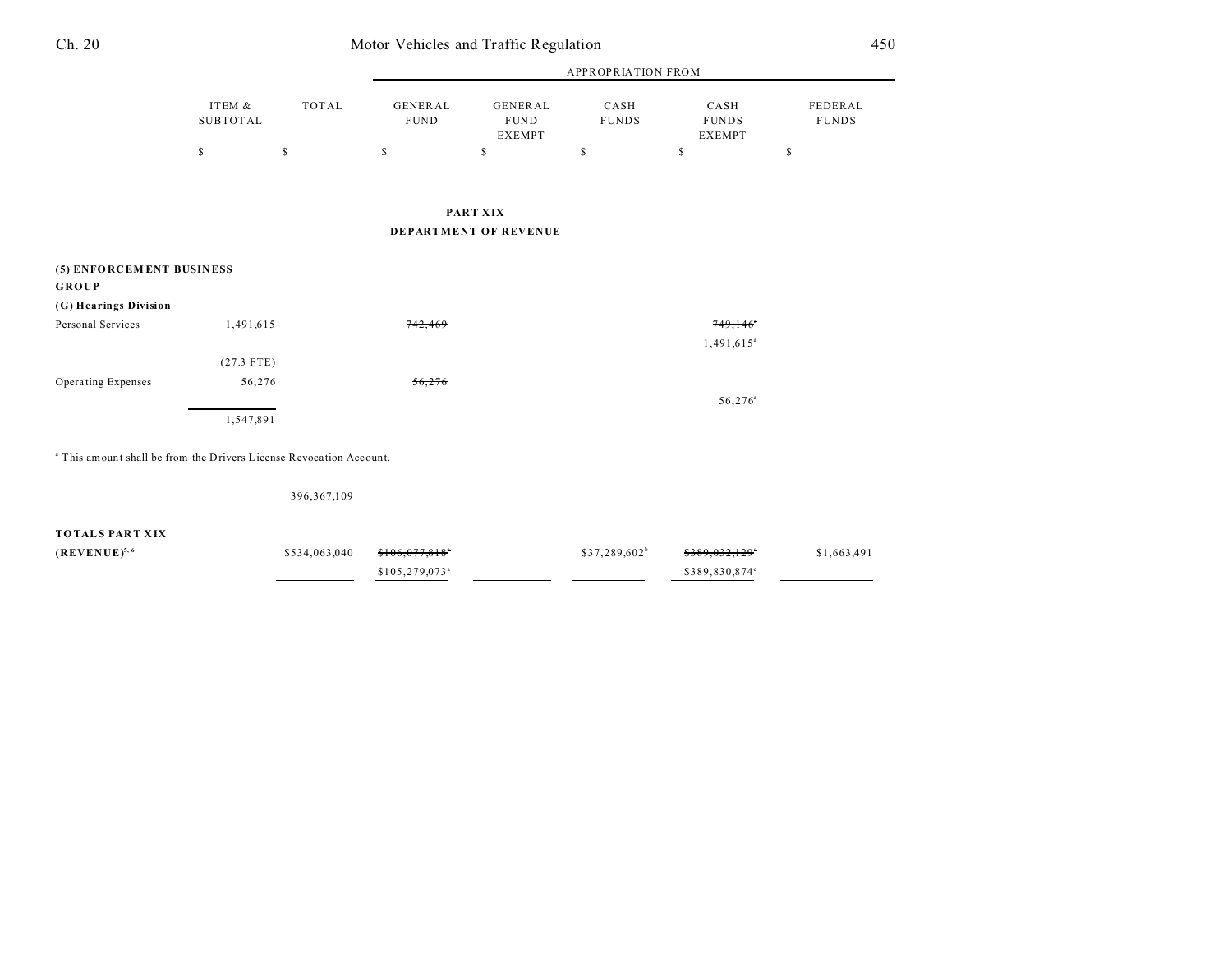<sup>a</sup> Of this amount, \$38,437,000 is included as information for the purpose of complying with the limitation on state fiscal year spending imposed by Article X, Section 20 of the State Constitution. As this amount is continuously appropriated by a permanent statute or constitutional provision it is not subject to the limitation of General Fund Appropriations as set forth in Section 24-75-201.1 (1) (a) (III) (C), C.R.S.

<sup>b</sup> Of this amount, \$372,155 contains a (T) notation.

of this amount, \$1,047,943 contains a (T) notation, and \$11,846,901 is from the Highway Users Tax Fund. Of the Highway Users Tax Fund moneys, \$3,336,331 is exempt from the statutory limit on Highway Users Tax Fund appropriations pursuant to Section 43-4-201 (3), C.R.S.

**SECTION 3.** Part XIX (5) (G) and the affected totals of section 2 of chapter 399, Session Laws of Colorado 2002, are amended to read:

Section 2. **Appropriation.**

**PART XIX DEPARTMENT OF REVENUE**

| (5) ENFORCEMENT BUSINESS<br><b>GROUP</b> |              |         |                        |
|------------------------------------------|--------------|---------|------------------------|
| (G) Hearings Division                    |              |         |                        |
| Personal Services                        | 1,625,844    | 876,698 | $749,146^\circ$        |
|                                          |              |         | 1,625,844 <sup>a</sup> |
|                                          | $(27.3$ FTE) |         |                        |
| Operating Expenses                       | 56,276       | 56,276  |                        |
|                                          |              |         | 56,276 <sup>a</sup>    |
|                                          | 1,682,120    |         |                        |

<sup>a</sup> This amount shall be from the Drivers License Revocation Account.

Ch. 20 Motor Vehicles and Traffic Regulation 451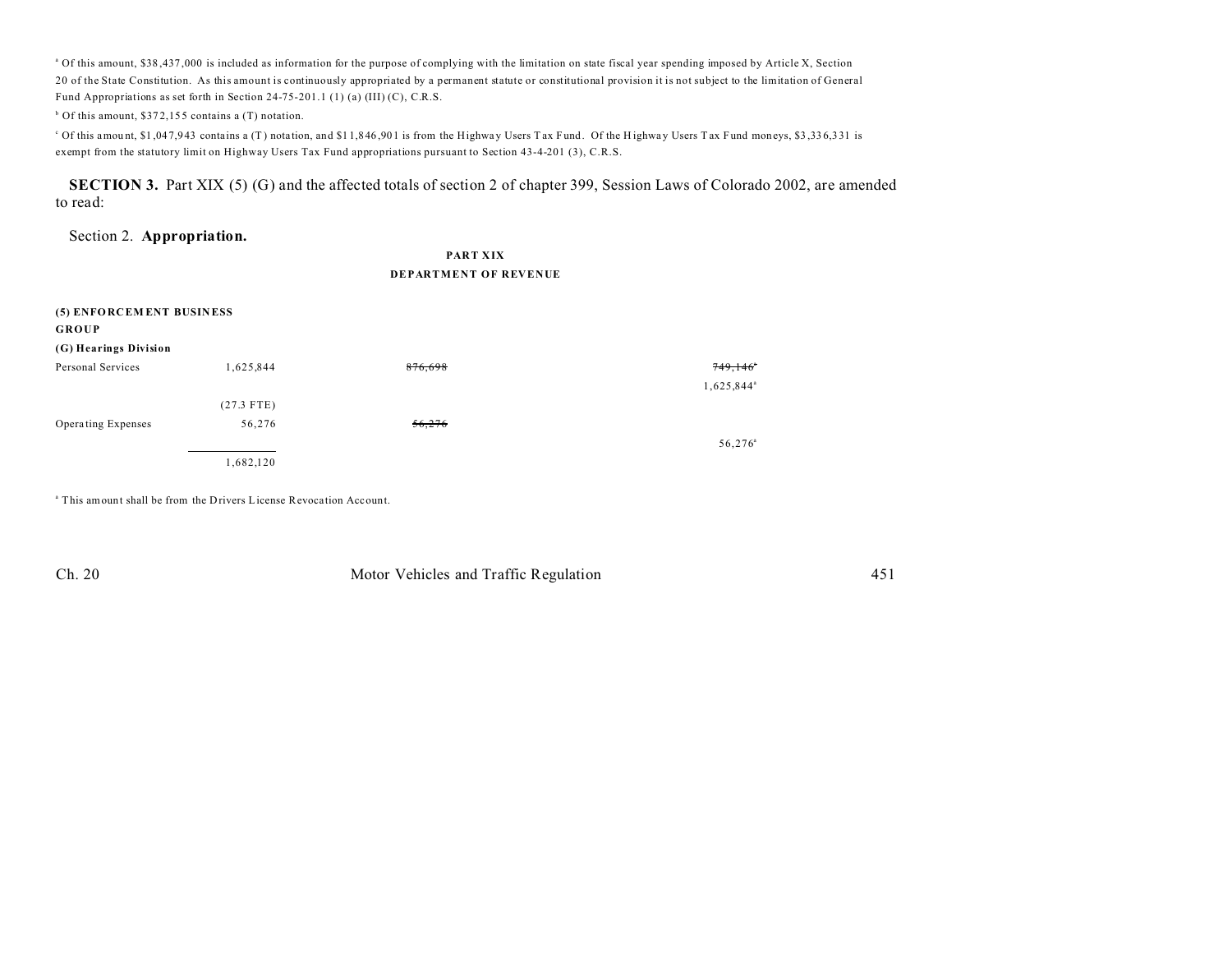## Ch. 20 Motor Vehicles and Traffic Regulation 452

|                                             | ITEM &<br><b>SUBTOTAL</b> | TOTAL         | <b>APPROPRIATION FROM</b>     |                                                |                      |                                       |                         |  |
|---------------------------------------------|---------------------------|---------------|-------------------------------|------------------------------------------------|----------------------|---------------------------------------|-------------------------|--|
|                                             |                           |               | <b>GENERAL</b><br><b>FUND</b> | <b>GENERAL</b><br><b>FUND</b><br><b>EXEMPT</b> | CASH<br><b>FUNDS</b> | CASH<br><b>FUNDS</b><br><b>EXEMPT</b> | FEDERAL<br><b>FUNDS</b> |  |
|                                             | \$                        | \$            | \$                            | S                                              | \$                   | S                                     | S                       |  |
|                                             |                           | 398,216,881   |                               |                                                |                      |                                       |                         |  |
| <b>TOTALS PART XIX</b><br>$(REVENUE)^{5,6}$ |                           | \$541,107,340 | \$113,811,326"                |                                                | $$37,118,759^b$      | \$388,513,764°                        | \$1,663,491             |  |
|                                             |                           |               | \$112,878,352 <sup>a</sup>    |                                                |                      | \$389,446,738°                        |                         |  |

<sup>a</sup> Of this amount, \$38,437,000 is included as information for the purpose of complying with the limitation on state fiscal year spending imposed by Article X, Section 20 of the State Constitution. As this amount is continuously appropriated by a permanent statute or constitutional provision it is not subject to the limitation of General Fund Appropriations as set forth in Section 24-75-201.1 (1) (a) (III) (C), C.R.S.

<sup>b</sup> Of this amount, \$372,155 contains a (T) notation.

of this amount, \$1,047,943 contains a (T) notation, and \$11,846,901 is from the Highway Users Tax Fund. Of the Highway Users Tax Fund moneys, \$3,336,331 is exempt from the statutory limit on Highway Users Tax Fund appropriations pursuant to Section 43-4-201 (3), C.R.S.